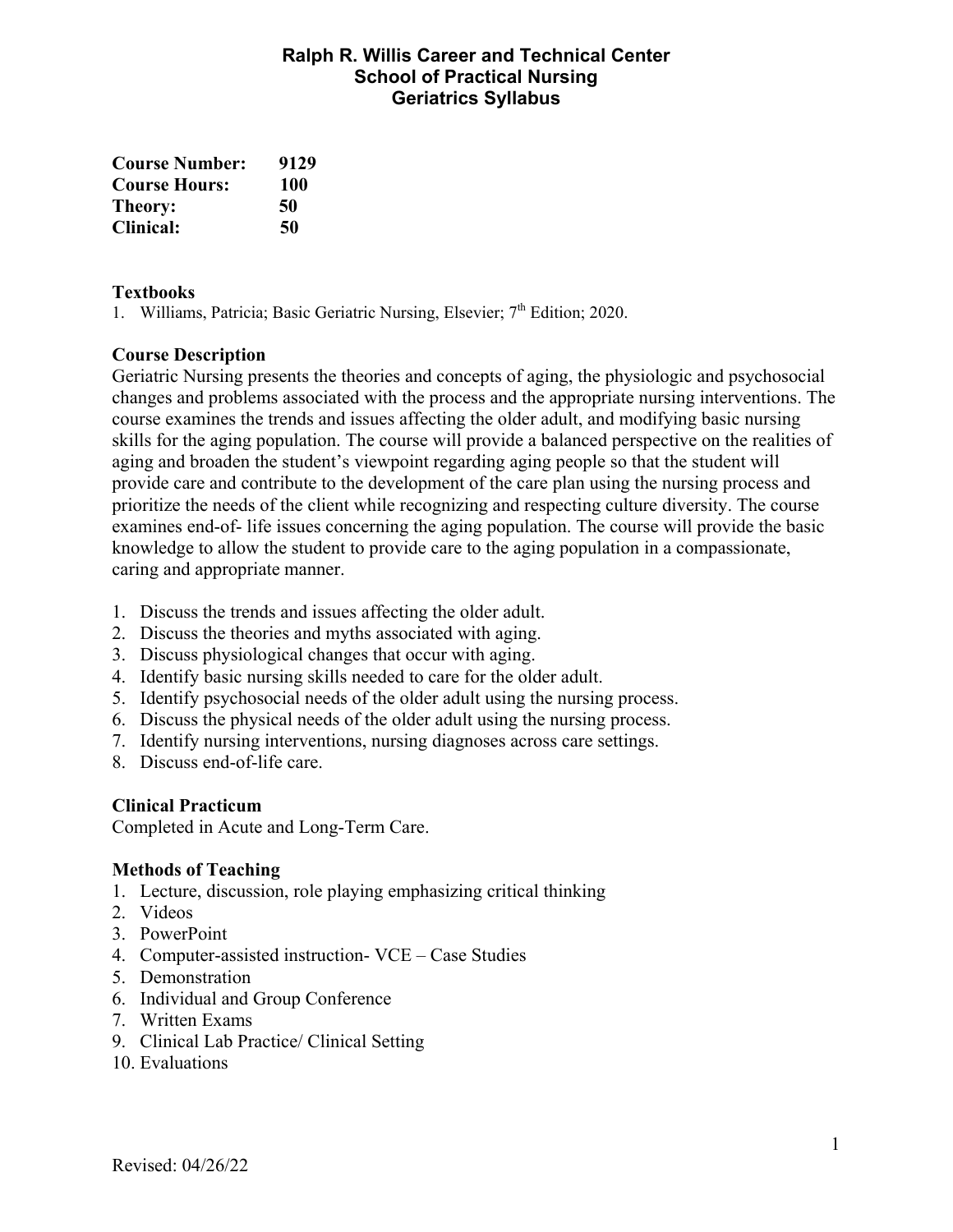#### **Ralph R. Willis Career and Technical Center School of Practical Nursing Geriatrics Syllabus**

#### **Student Responsibilities**

- 1. Read assigned chapter.
- 2. Refer to and follow student monthly calendar for exam dates.
- 3. Attend lectures and demonstrations.
- 3. Complete activities as assigned.
- 5. Participate in class/lab activities.
- 6. Discuss critical thinking activities associated with the lesson.
- 7. Refer and follow the policies as outlined and discussed in the Student Handbook.
- 8. Pass exams with a grade of 80% or higher.

#### **Methods of Evaluation**

- 1. The following letter grade system is utilized for theory:
	- A  $93 100$
	- B 86 92
	- $C \t 80 85$
	- $F = 79 0$
- 2. The following grading calculation is utilized for theory: Exams  $60\%$  Ouizzes  $10\%$  Final  $30\%$
- 3. Evaluation Tools:
	- a. Oral Presentations
	- b. Written Exams
	- c. Laboratory Skills
	- d. Homework Assignments
	- e. Computer Exams
	- f. Clinical Skills
- 4. Make-up Exam:

A student who misses an exam must be prepared to take the exam immediately upon return or as designated by the instructor. Students will automatically have **5% deducted**. Students not making up exam on the designated make-up day will receive a **(0) zero**.

5. Quizzes:

Students who are absent during a quiz will receive a Zero. Quizzes are NOT made up.

- 6. See student monthly calendar for schedule of exam dates.
- 7. See Student Handbook for clinical grading guidelines.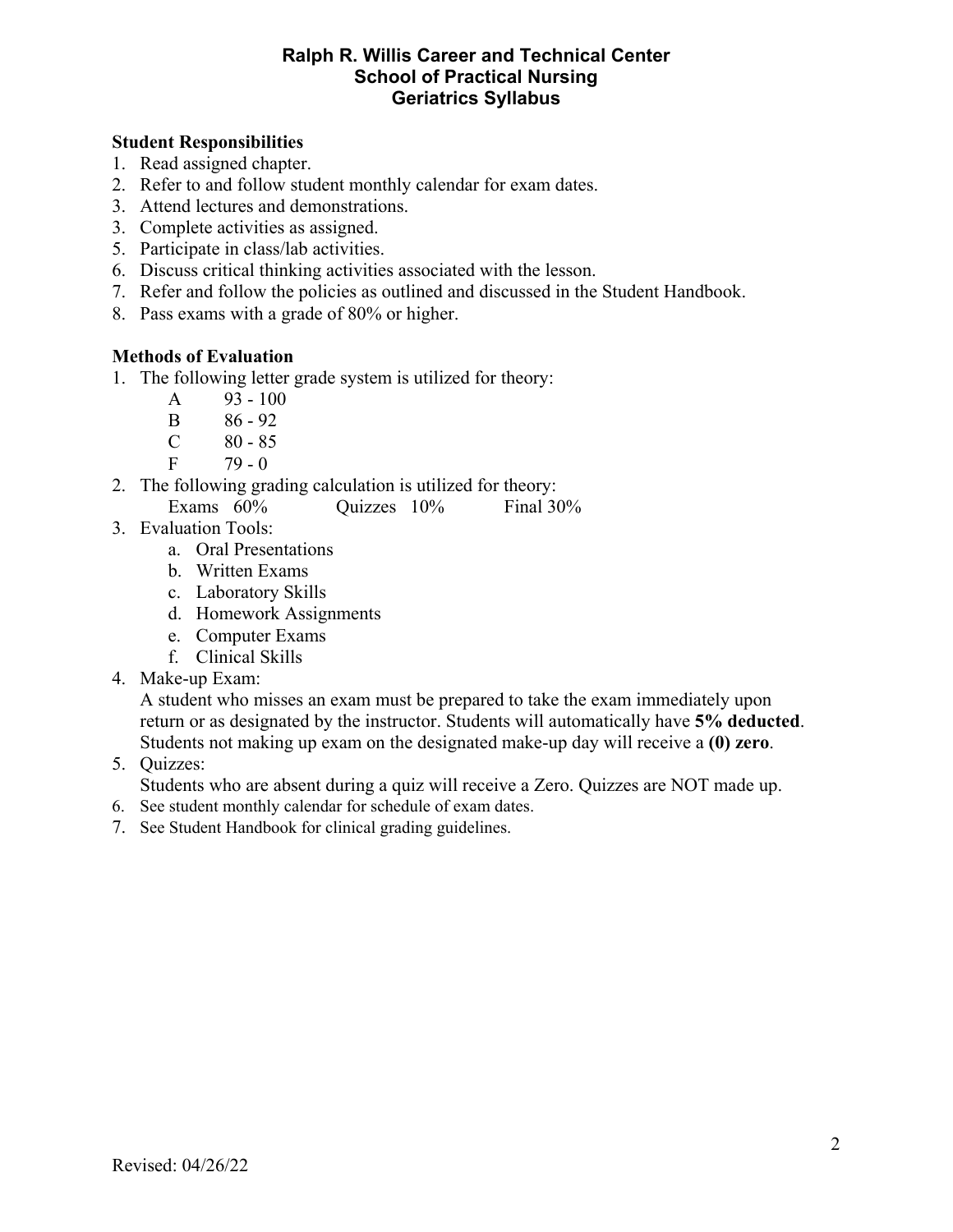# **January 2023**

| Sunday       | Monday                                                   | Tuesday                                                                                                     | Wednesday                                               | Thursday                                                                                                                          | Friday                                   | Saturday                                                                                                    |
|--------------|----------------------------------------------------------|-------------------------------------------------------------------------------------------------------------|---------------------------------------------------------|-----------------------------------------------------------------------------------------------------------------------------------|------------------------------------------|-------------------------------------------------------------------------------------------------------------|
| $\mathbf{1}$ | $\overline{2}$<br>No School<br>Christmas<br><b>Break</b> | 3<br>No School<br>Christmas<br><b>Break</b>                                                                 | 4<br>OB Final<br>1.5HRS<br><b>Class Meeting</b><br>2HRS | 5<br>Peds CH <sub>21</sub><br>1HR<br>Peds Ch 22<br>1HR<br>Peds CH <sub>23</sub><br>2HRS<br>Peds CH 24<br>2HRS                     | 6<br><b>OB/PEDS</b><br>Clinical<br>6HRS  | 7<br>$OB - 1.5HRS$<br>OB $C-3HRS$<br>Peds $C - 3HRS$<br>Peds - 6HRS<br>Total-<br><b>15.5HRS</b>             |
| 8            | $\overline{9}$<br><b>OB/PEDS</b><br>Clinical<br>6HRS     | 10<br>Peds CH 21-24<br>Test 2HR<br>Peds CH <sub>25</sub><br>2HRS<br>Peds CH <sub>26</sub><br>2HRS           | 11<br><b>OB/PEDS</b><br>Clinical<br>6HRS                | 12<br>Peds CH 25-26<br>Test 1HR<br>Peds CH <sub>27</sub><br>2HRS<br>Peds CH <sub>28</sub><br>2HRS<br>Peds CH <sub>29</sub><br>1HR | 13<br><b>OB/PEDS</b><br>Clinical<br>6HRS | 14<br>OB $C-9HRS$<br>Peds C - 9HRS<br>$Peds - 12HRS$<br>Total - 30HRS                                       |
| 15           | 16<br>No School<br>MLK Day                               | 17<br>Peds CH 27-28<br>Test 1HR<br>Peds CH <sub>29</sub><br>1HR<br>Peds CH 30<br>2HRS<br>Peds CH 31<br>2HRS | 18<br><b>OB/PEDS</b><br>Clinical<br>6HRS                | 19<br>Peds CH 29-31<br>Test 1.5HR<br>Peds CH 32 -<br>2HRS<br>Geri CH 1<br>1HR<br>Geri CH <sub>2</sub><br>2HRS                     | 20<br><b>OB/PEDS</b><br>Clinical<br>6HRS | 21<br>OB $C - 6HRS$<br>Peds $C - 6HRS$<br>$Peds - 9.5HRS$<br>Geri-3HRS<br>Total-<br><b>27.5HRS</b>          |
| 22           | 23<br><b>OB/PEDS</b><br>Clinical<br>6HRS                 | 24<br>Peds CH 32<br>Test .5HRS<br>Geri CH 1-2<br>Test 1HR<br>Geri CH 3<br>2HRS<br>Geri CH 4<br>2HRS         | 25<br><b>OB/PEDS</b><br>Clinical<br>6HRS                | 26<br>Peds Final<br>2HRS<br><b>Class Meeting</b><br>2HRS                                                                          | 27<br><b>OB/PEDS</b><br>Clinical<br>6HRS | 28<br>OB C-9HRS<br>Peds C - 9HRS<br>$Peds - 2.5HRS$<br>Geri-5HRS<br>$SD - 2HRS$<br>Total-<br><b>27.5HRS</b> |
| 29           | 30<br><b>OB/PEDS</b><br>Clinical<br>6HRS                 | 31<br>Geri CH 3-4<br>Test 1HR<br>Geri CH 5<br>2HRS<br>Geri CH 6<br>2HRS<br>Geri CH 7<br>1HR                 |                                                         |                                                                                                                                   |                                          | OB $C - 3HRS$<br>Peds $C - 3HRS$<br>Geri-6HRS<br>Total - 12HRS                                              |